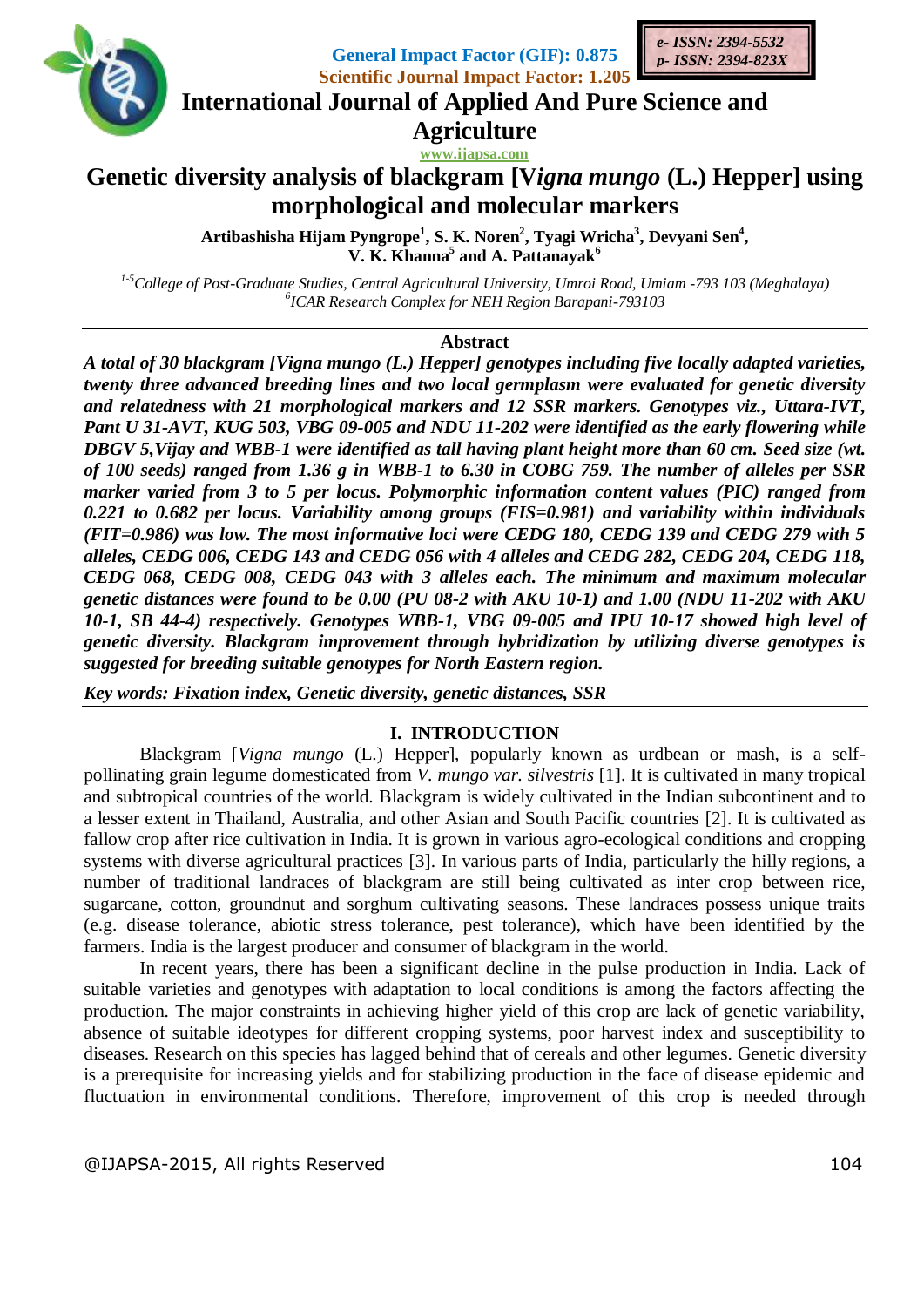utilization of available genetic diversity. Genetic diversity is an important factor and also a prerequisite in any hybridization programme. Evaluation of genetic diversity would promote the efficient use of genetic variations in the breeding programme [4]. The accurate estimation of genetic diversity can be invaluable in the selection of diverse parental combinations to generate segregating progenies with maximum genetic variability. The study of genetic diversity can be particularly useful for precise identification of pure lines or cultivars with respect to plant varietal protection and germplasm maintenance by removing the duplicity and misidentity in the core accessions. Furthermore, monitoring the genetic variability within the gene pool of elite breeding material could make crop improvement more efficient by the directed accumulation of favoured alleles. Hence, the present study was carried out to assess the level of genetic diversity and relationship among the blackgram genotypes grown and evaluated in the North Eastern region for their future utilization in plant breeding.

### **II. MATERIALS AND METHODS**

The genetically pure seed material of 30 blackgram genotypes including 21 advanced breeding lines, 5 locally available materials and 4 adapted genotypes were taken to evaluate genetic diversity and relatedness. All the advanced breeding lines meant for evaluation in the North Eastern Hill region were collected from Indian Institute of Pulse Research (IIPR), Kanpur through AICRP's (All India Coordinated Research Project) Centre, ICAR-NEH region. The adapted varieties of this region and local cultivars were collected from the Directorate of Research, Central Agricultural University, Imphal. The details of the genotypes along with their pedigree and origin/source are given in Table 1.

### **Morphological marker analysis**

All the 30 accessions for morphological data analysis were sown in the college research farm, College of Post Graduate Studies (Central Agricultural University), Umiam, Meghalaya. Twenty-one morphological traits and scores were recorded as per the National Test Guidelines for the Conduct of Tests for Distinctness, Uniformity and Stability of twenty-one traits of black gram [*Vigna mungo* (L.) Hepper]. Five random plants from each plot were used to record the data on qualitative and quantitative characters. For analysis of morphological data, each character is treated to be a locus and the corresponding score for the phenotype is considered as an allele. Then, the data is used as an input to find out the Rogers' genetic distance and constructing corresponding tree using UPGMA method with Power Marker Software Version 3.25 [5].

# **SSR analysis**

#### **DNA extraction/PCR amplification and electrophoresis:**

Total genomic DNA was extracted using the CTAB (Cetyl trimethylammonium bromide) method [6] with minor modifications. The quality of DNA extracted was visualized on 0.8 % agarose gel. For SSR analysis, 20 SSR markers were randomly selected with a probable total coverage of the black gram chromosomes.. Out of the 20 amplified primers, eight were removed because of their monomorphic nature. The PCR reactions were performed in a 10 μl final volume reactions containing 3 μl template DNA, including 0.08 μl Taq polymerase (5 units/μl, Fermentas), 1 μl of 10 X PCR buffer (Fermentas), 0.5 μl of DMSO, 0.3 μl of d NTP, 0.3 μl of the forward and reverse oligonucleotide primers (10 μM). The PCR conditions were: 95°C for 3 min followed by 34 cycles of 30 seconds at 94°C, 30 seconds at 55-60°C and 45 seconds at 72°C. Final elongation step was at 72°C for 3 min. The samples of PCR amplification were stored at 4°C before loading. The amplified products were electrophoretically separated at 90 V in a 2.5-3% agarose gels (Sigma, UltraPure Agarose 1000) for 2 h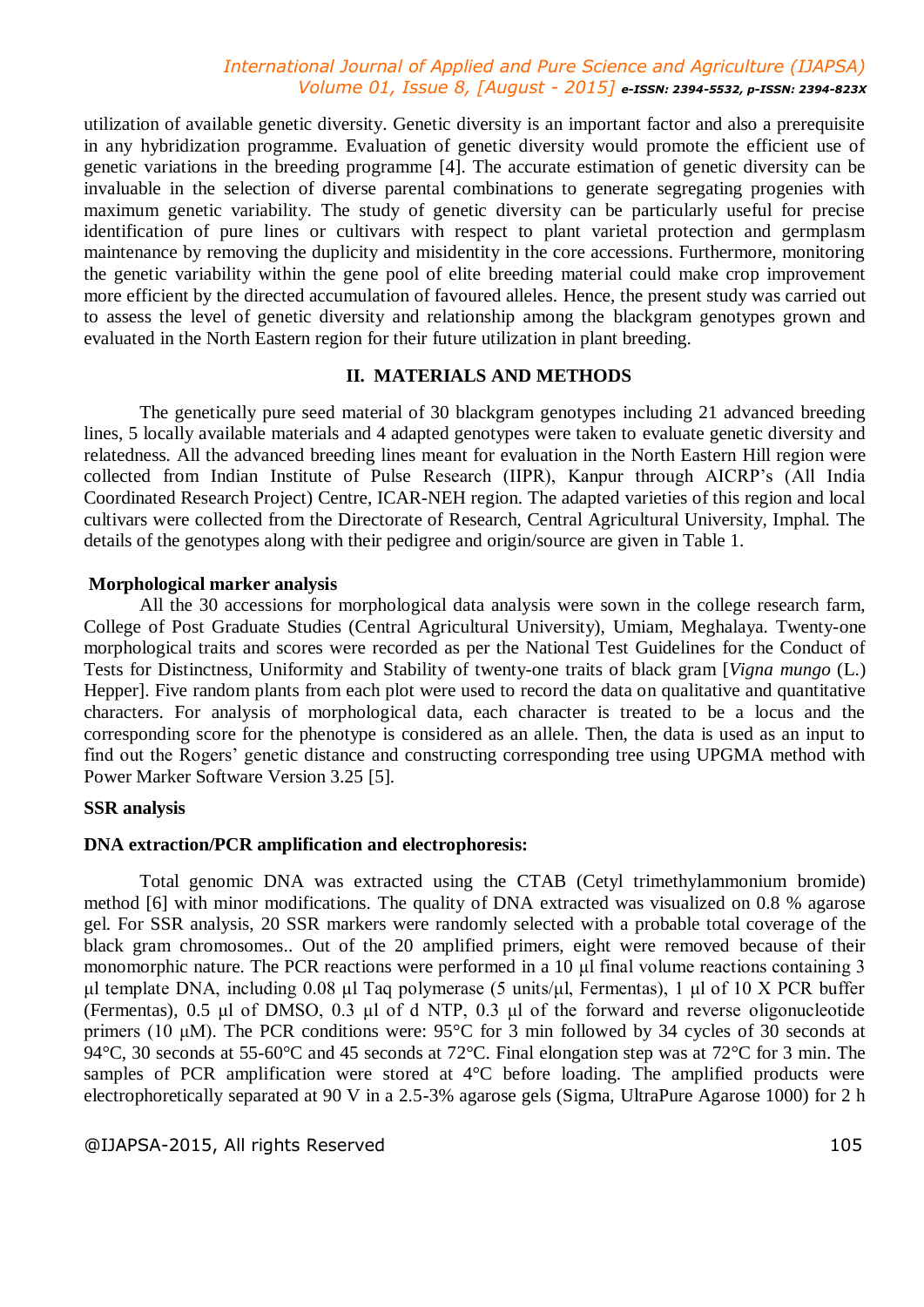along with the 100 bp Plus Ladder (Fermentas, Generuler), stained with ethidium bromide, visualized by UV light of Biorad Gel Documentation System and documented thereafter.

#### *Genotype score for SSR data:*

For each SSR marker and each sample, fragment sizes were visualized by comparison with the 100 bp Plus Ladder (Generuler, Fermentas) and genotype scoring was carried out manually as **a/a** for the single (homozygous) band and **b/b, c/c, d/d** for the next higher bands. Also the alleles were assigned band size relative to the molecular size ladder. Genotype data in numerical digit of the respective band size was archived in Excel tables for further analysis with with the software Power Marker Version 3.25 [5] and Arlequin Version 3.5.1.2 [7].

# **III. RESULTS AND DISCUSSION**

#### *Morphologiacal Data:*

According to the morphological data collected on the different traits of the 30 genotypes of blackgram under the environmental conditions in Meghalaya, corresponding scores were given based on the DUS scores. Hypocotyl anthocyanin colouration was observed in 16 genotypes and it was absent in the rest of genotypes studied. For the plant growth habit, 19 genotypes were of spreading type and 11 genotypes were of semi-erect growing habit. Seventeen genotypes were having indeterminate growth habit and 13 genotypes determinate habit. The stem pubescence was present in all the genotypes. The genotypes which show early flowering were Uttara (IVT), KUG 503, VBG 09-005, NDU 11-202 (37 days), Vijay (39 days) and wild blackgram (WBB-1) showed late flowering (62days). The terminal leaflet shape was of lanceolate type in 7 genotypes, deltoid type in 9 genotypes, ovate type in 8 genotypes and cuneate type in 6 genotypes. The foliage colour of 13 genotypes was green and 17 genotypes had dark green foliage colour. For leaf vein colour, 19 genotypes had green colour and 11 genotypes had purple colour. All the genotypes had leaf pubescence. The petiole colour of 27 genotypes was green and 3 genotypes had green with purple splashes (RVSU 60, KPU 01-10 and VBG 09-005). The intensity of the colour of premature pods was observed to be green in 28 genotypes, dark green in 2 genotypes (IPU 10-17, VBG 09-005) and the colour of mature pods was brown in all the genotypes. The pod pubescence was present in 26 genotypes and absent in 4 genotypes (AKU 07-1, IGKU 03-16, DBGV 5, Vijay). The peduncle was of medium length for 19 genotypes (5-19 cm) and 11 genotypes had long peduncle length (>10 cm). For pod length, 18 genotypes were medium (5-7 cm), 11 genotypes were short (<5 cm) and 1 genotype were long (WBB 1- 8.7cm). The plant height of 20 genotypes was short (<45 cm), 7 genotypes were of medium height (45-60 cm) and 3 genotypes were long (DBGV 5, Vijay, WBB 1). Considerable variation existed for seed colour, seed shape and seed size. Nine genotypes had mottled seed colour, 18 genotypes had black and 3 had brown seed colour (IPU 10-17, KU 323 and LBBR 1). The seed lustre was dull in 26 genotypes and shiny in 4 genotypes (IPU 10-17, Bidhan Kalai 1,LBBR1andWBB1).

| Sl.No.   | Code                           | Genotype          | Pedigree        | Origin/Source |
|----------|--------------------------------|-------------------|-----------------|---------------|
| А.       | <b>Advanced breeding lines</b> |                   |                 |               |
|          | KU-11-603                      | AKU 07-1          | Mutant of TAU-1 | PDKV, Akola   |
| <u>.</u> | KU-11-605                      | <b>IGKU 03-16</b> | PDU 1 x TU 94-2 | IGKV, Raipur  |

*Table 1. Details of the 30 blackgram genotypes including name of the genotype, their pedigree and origin/source*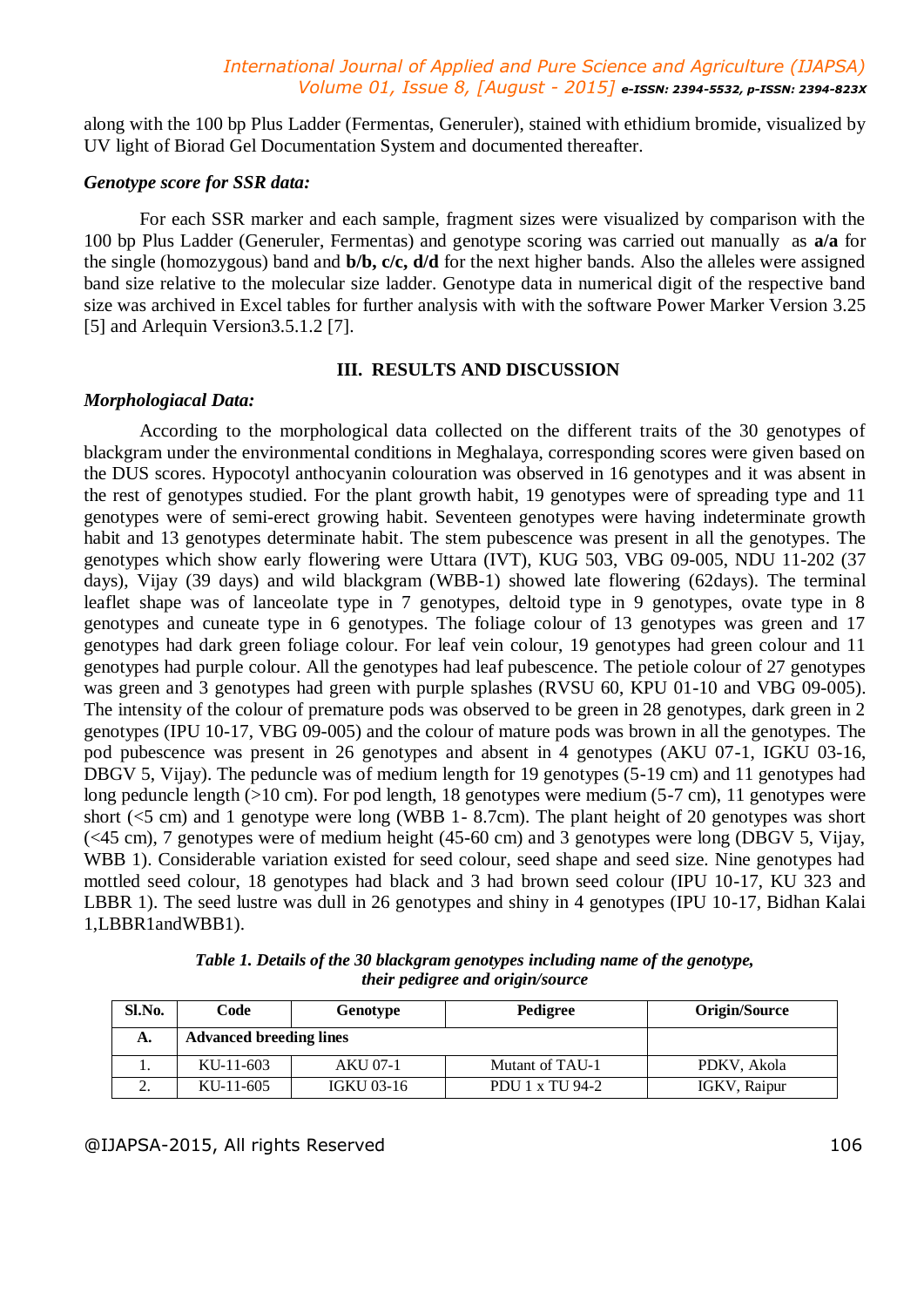| 3.               | KU-11-606                    | PU 08-2                             | UPU 99-10 x KU 96-3                     | GBPUAT, Pantnagar   |  |  |  |
|------------------|------------------------------|-------------------------------------|-----------------------------------------|---------------------|--|--|--|
| 4.               | KU-11-651                    | <b>NDU 11-201</b>                   | NDU Sel.17 x NDU 1                      | NDUA & T, Faizabad  |  |  |  |
| 5.               | KU-11-652                    | <b>AKU 10-1</b>                     | TAU 1 x AKU 18-1                        | PDKV, Akola         |  |  |  |
| 6.               | KU-11-655                    | <b>KUG 503</b>                      | KUG 15-1 x RBL-1                        | PAU, Ludhiana       |  |  |  |
| 7.               | KU-11-656                    | DBGV 5                              | TAU 1 x LBG-20                          | UAS, Dharwad        |  |  |  |
| 8.               | KU-11-659                    | SB 44-4                             | NDU 94-1 x NDU 95-8                     | AAU, Shillongani    |  |  |  |
| 9.               | KU-11-660                    | <b>IPU 10-17</b>                    | UH 85-5 x PDU 103                       | IIPR, Kanpur        |  |  |  |
| 10.              | KU-11-661                    | Vijay                               | Selection from TAU 1                    | Akola (MSSCL)       |  |  |  |
| 11.              | KU-11-662                    | <b>UH 08-05</b>                     | <b>DU 04 x UK 17</b>                    | CCSHAU, Hisar       |  |  |  |
| 12.              | KU-11-664                    | TU-136                              | Mutant of TU 94-2                       | BARC, Mumbai        |  |  |  |
| 13.              | KU-11-667                    | <b>ACM 05007</b>                    | Co 5 x VBN(Bg) 4                        | Madurai             |  |  |  |
| 14.              | KU-11-668                    | RVSU <sub>60</sub>                  | OBG 27 x RBU 38                         | Sehore              |  |  |  |
| 15.              | KU-11-669                    | <b>KPU 01-10</b>                    | RBU 38 x M 1-1                          | ARS, Banaswara      |  |  |  |
| 16.              | KU-11-672                    | PU 09-22                            | UPU 97-10 x DPU 88-31                   | GBPUAT, Pantnagar   |  |  |  |
| 17.              | KU-11-674                    | <b>KU 323</b>                       | T 65 x 766819                           | CSAU, Kanpur        |  |  |  |
| 18.              | KU-11-677                    | Bidhan Kalai-1                      | Mutant of B-76                          | Mohanpur (BCKV)     |  |  |  |
| 19.              | KU-11-679                    | <b>COBG 759</b>                     | VBN(Bg) 5 x V. mungo var.<br>silvestris | TNAU, Coimbatore    |  |  |  |
| 20.              | KU-11-681                    | <b>KKB 05011</b>                    | <b>COBG 643 x VBN 3</b>                 | Killikulam          |  |  |  |
| 21.              | KU-11-682                    | VBG 09-005                          | VBN 3 x VBN 04-008                      | NPRC, Pudukkottai   |  |  |  |
| 22.              | KU-11-683                    | <b>NDU 11-202</b>                   |                                         |                     |  |  |  |
| 23.              | Maintained at<br>CAU, Imphal | <b>COBG 653</b>                     | <b>DU 2 x VB 20</b>                     | TNAU, Coimbatore    |  |  |  |
| <b>B.</b>        |                              | <b>Locally adapted varieties</b>    |                                         |                     |  |  |  |
| 1.               | KU-11-602                    | Uttara (IVT)                        | NP 19 x T9                              | IIPR, Kanpur        |  |  |  |
| 2.               | KU-11-670                    | Uttara (AVT)                        | <b>NP 19 x T9</b>                       | <b>IIPR, Kanpur</b> |  |  |  |
| $\overline{3}$ . | KU-11-604                    | Pant-U 31 (IVT)                     | <b>UPU 97-10 x DPU 88-31</b>            | GBPUAT, Pantnagar   |  |  |  |
| 4.               | KU-11-654                    | Pant-U 31(AVT)                      | UPU 97-10 x DPU 88-31                   | GBPUAT, Pantnagar   |  |  |  |
| 5.               | Maintaned at                 | Pant U <sub>31</sub>                | <b>UPU 97-10 x DPU 88-31</b>            | GBPUAT, Pantnagar   |  |  |  |
|                  | CAU, Imphal                  |                                     |                                         |                     |  |  |  |
| $\overline{C}$ . |                              | <b>Local Germplasm of Blackgram</b> |                                         |                     |  |  |  |
| 1.               | LBBR-1                       | Local blackgram                     | Local germplasm                         | CAU, Imphal         |  |  |  |
|                  |                              | (Brown)                             |                                         |                     |  |  |  |
| 2.               | $WBB-1$                      | Wild blackgram                      | Wild germplasm                          | CAU, Imphal         |  |  |  |
|                  |                              | (Black)                             |                                         |                     |  |  |  |

The seeds collected were of drum shaped for 13 genotypes and oval shaped for 17 genotypes. The weight of 100 seeds was of medium size for 19 genotypes with weight ranging from 3-5 g, large size for 10 genotypes with weight ranging from 5-6.30 g and Wild black gram had small size seeds with a weight of 1.36 g.

Morphological data showed that there was high variation for most of the morphological characteristics recorded, namely plant height, flowering time, seed size, plant growth habit, stem colour,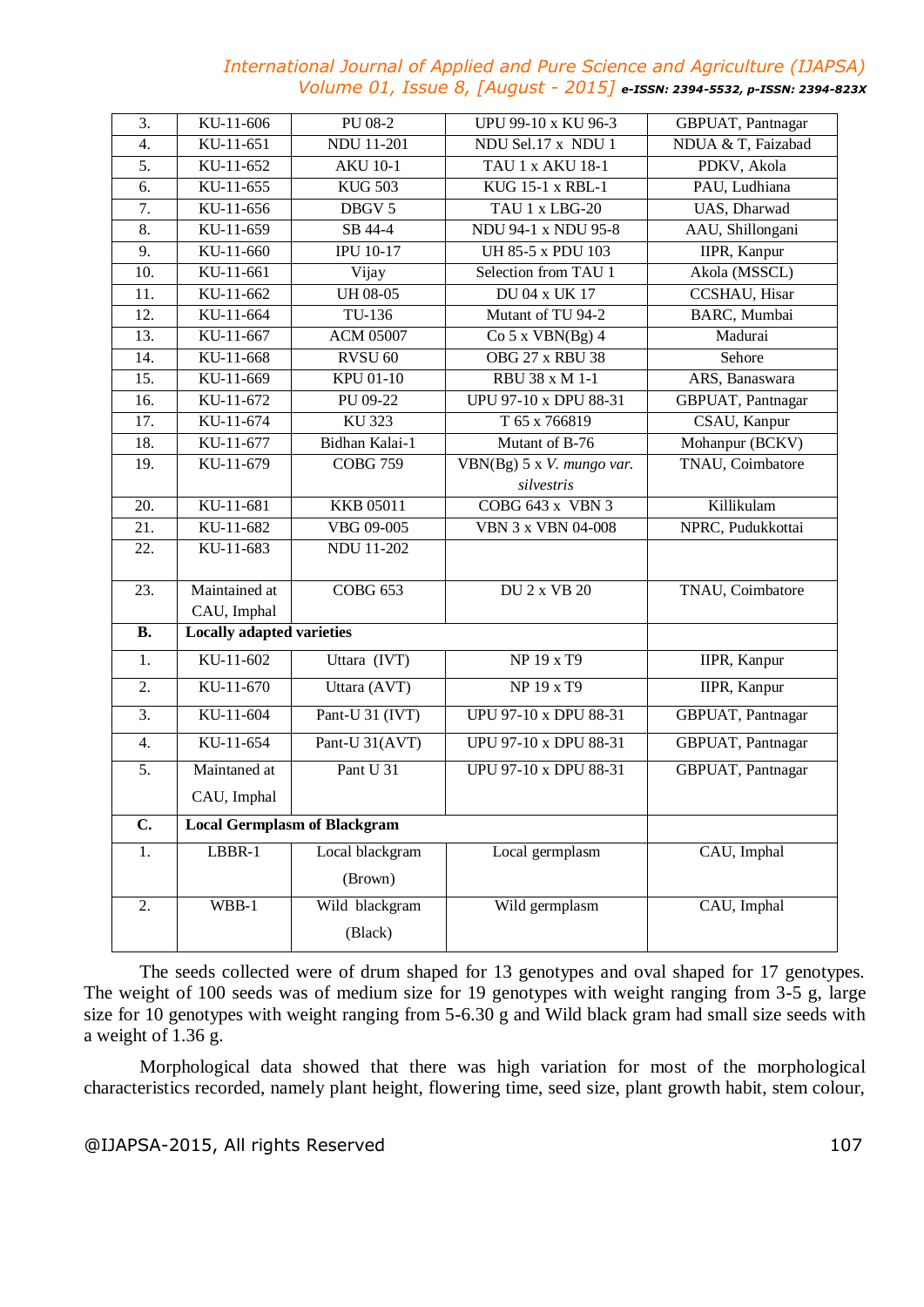leaflet shape, peduncle length, pod length and seed shape. This high variation among the individual genotypes might be due to the use of genotypes in the study which were developed by different breeding institutes using different pedigree, breeding methods and also due to the inclusion of local landraces. Variation between and within population of crop species is useful for analyzing and monitoring germplasm during the maintenance phase and predicting potential genetic gain in breeding programs [8].

## *Morphological marker-based genetic distance and UPGMA cluster analysis*

The minimum genetic distance based on morphological markers was 0.0952 which were found in TU-136 with SB 44-4 and PU 09-22 with UH 08-05 showing their close relatedness to each other. The maximum genetic distance observed was 0.67 in the genotype Uttara (AVT) with AKU 07-1, Vijay with IPU 10-17, WBB 1 with Pant U 31 (AVT) and WBB 1 with VBG 09-005. The average genetic distance based on morphological data was 0.38.

Five major clusters were obtained by truncating the dendrogram at the distance value of 0.30. On examining the dendrogram, it was found that 7 genotypes of the advanced breeding lines were grouped together in one extreme group labelled as A with Vijay and AKU 07-1 more closely related. WBB 1 formed a separate group in B. In group C, 3 locally adapted varieties (Pant U 31-IVT, Uttara (AVT), Pant U 31), 1 local germplasm (LBBR-1) and the 12 advanced breeding lines formed the cluster. Group D was formed by 2 locally adapted varieties (Uttara IVT, Pant U 31- AVT) and 2 advanced breeding lines (KUG 503, VBG 09-005). IPU10-17 formed a separate group from the rest of the genotypes in E.

The morphological-marker-based UPGMA cluster analysis demonstrated that all the advanced breeding lines and locally adapted varieties were somehow identical to the local germplasm in their morphology. The Dissimilarity coefficient which was evaluated on the basis of Roger's distance [9] and expressed in UPGMA Dendrogram and unrooted tree, identified 5 major clusters, showing that varieties were highly similar within the clusters except for IPU 10-17 and WBB-1 which formed a separate group (Fig.1A).



@IJAPSA-2015, All rights Reserved 108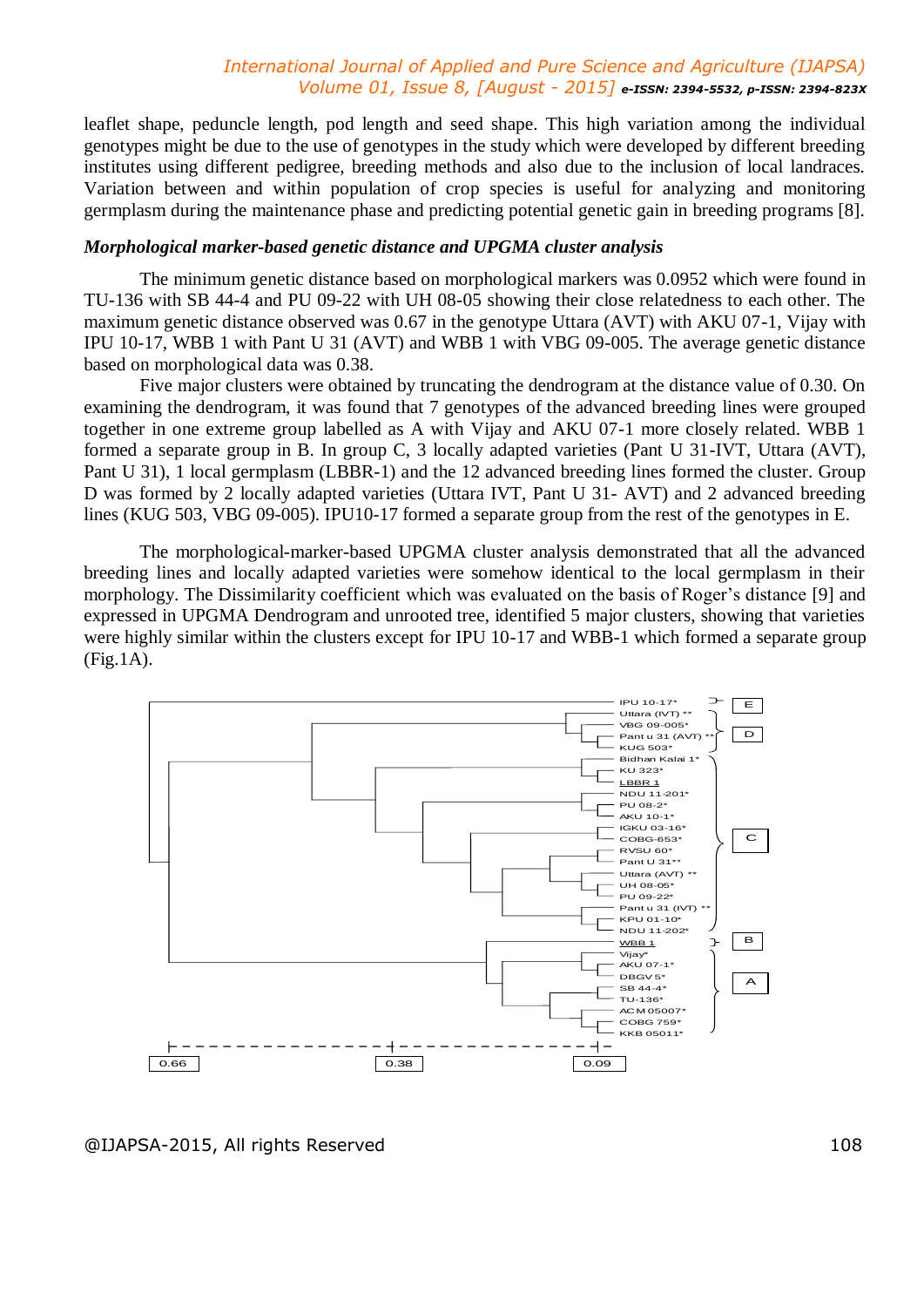

**(B)**

Fig. 1. Dendrogram based on Rogers' genetic distance (Rogers, 1972) among 30 black gram genotypes using **(A)** 21 morphological markers and **(B)** 12 SSR markers. Note:  $(*)$  = advanced breeding lines,  $(**)$  = locally adapted varieties, underlined = local germplasm.

#### *Molecular variation*

Thirty blackgram accessions (Table 1) were analyzed by using 12 polymorphic primers. Fragment size ranged from 130 to 300 base pairs. The total number of alleles observed for the 12 SSR loci was 45 and number of alleles per locus varied from 3 to 5 with an average number of 3.750 alleles per locus (Table 2). The frequency of the major allele for the locus CEDG 043 was high (0.8667) due to frequent occurrence of only one of the alleles (major allele) and minimum for the locus CEDG 180 (0.3667) on account of random occurrence of the alleles across the genotypes. Heterozygosity was observed in the loci CEDG 139 with 3% with the overall mean of 0.2% which was found to be very low. Polymorphic information content values (PIC) ranged from 0.2211 to 0.6827 per locus with an average 0.4383. Fixation index ranged from 0.9550 to 1.000 with an average of 0.9944 which was found to be high. The number of alleles observed suggested that the most informative loci were CEDG 180, CEDG 139 and CEDG 279 with 5 alleles, CEDG 006, CEDG 143 and CEDG 056 with 4 alleles and CEDG 282, CEDG 204, CEDG 118, CEDG 068, CEDG 008 and CEDG 043 with 3 alleles each. Expected heterozygosity was the highest for CEDG 180 and the lowest for CEDG 043. The allele frequencies were found to be highest for the 190 bp allele of the locus CEDG 043, the 180 bp allele of the locus CEDG 204 and the 120 bp allele of the locus CEDG 068. The allele frequencies were found to be lowest for the 220 bp allele of the locus CEDG 139, the 200 bp allele of the locus CEDG 006, the 120 bp allele of the locus CEDG 043 and the 130 bp allele of the locus CEDG 068. The variances accounted by the alleles were high for the 190 bp allele of the locus CEDG 056 and 185 bp alleles of the locus CEDG 279 (Fig.2) and low for the 155 bp allele of the locus CEDG 143, 190 bp allele of the locus CEDG 204, 130 bp allele of the locus CEDG 068 and the 200 bp alleles of CEDG 043.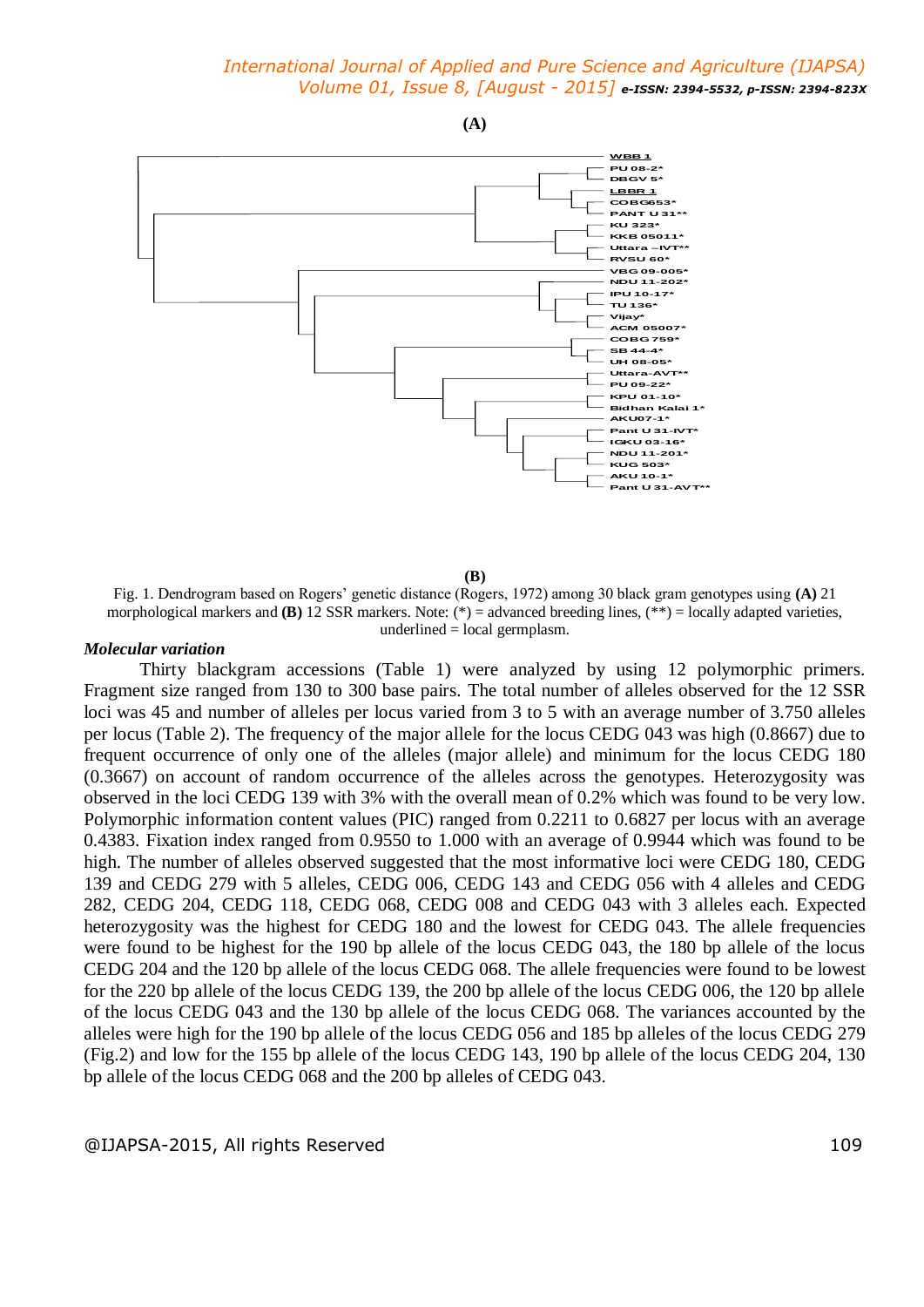#### *Molecular marker (SSR)-based genetic distance and UPGMA cluster analysis*

The minimum and maximum genetic distances were found to be 0.00 (PU 08-2 with AKU 10-1) and 1.00, respectively with an average of 0.5. The result of UPGMA cluster analysis based on Rogers' genetic distance calculated from the molecular marker data is presented in Fig. 1(B). The UPGMA cluster analysis revealed four major groups. From the dendrogram obtained, it was observed that the advanced breeding lines were clustered in group I and III. The locally adapted varieties were found in different major groups. The local cultivars were clustered in group III and group IV. The results revealed that the frequency of the major allele for the locus CEDG 043 was high due to frequent occurrence of only one of the alleles i.e. the major allele and minimum for the locus CEDG 180 on account of random occurrence of its alleles across the genotypes. Heterozygosity was observed in the loci CEDG 139 with 3% with the overall mean of 0.2%. Polymorphic information content values (PIC) ranged from 0.2211 to 0.6827 per locus with an average 0.4383 which was found to be relatively lower than the values recorded by Srivastava *et al*.[10] but similar to the values recorded by Tantasawat *et al*.[11]. The total and the average number of alleles obtained in the present study was low as compared to the results obtained by Tantasawat *et al*.[11] Deepak *et al*. [12] and Kanimozhi *et al*.[13], Souframanien and Gopalakrishna [14], Ajibade *et al*. [15] due to the relatively small population studied and few polymorphic markers. In the work carried out by Kanimozhi *et al*.[13], the number of alleles produced by different ISSR primers ranged from eight to 17 with an average of 11.5 per primer and the level of polymorphism was found to be 82.05 percent. High fixation index in most of the loci was accounted due to self pollination in black gram genotypes with minimal number of heterozygous loci. High fixation index was found to correlate with low variance.



*Figure 2: SSR pattern for the locus CEDG 279, M=molecular size ladder 100 base pairs. Serial number of the genotypes corresponds to Table1.*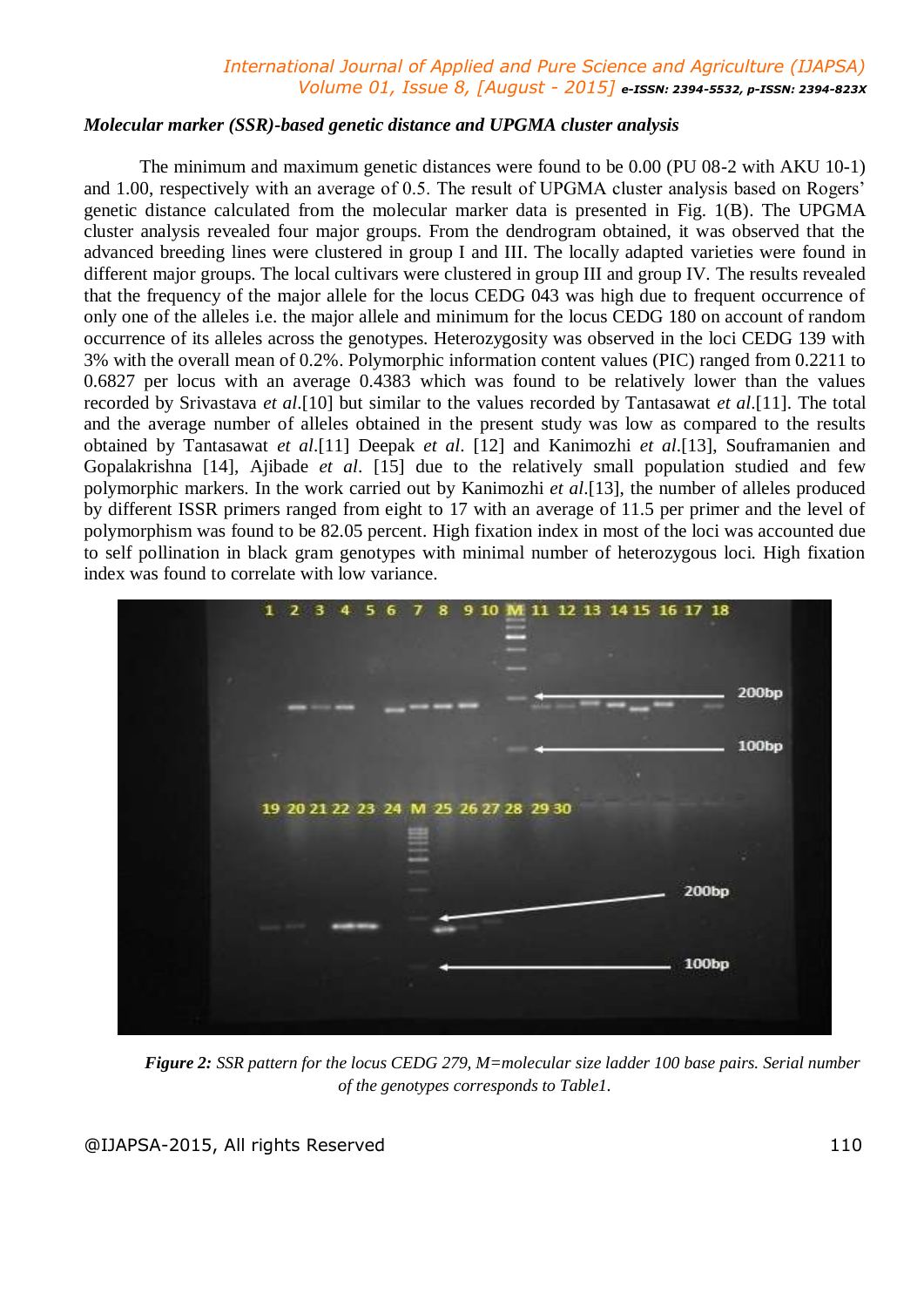| <b>Marker</b>  | <b>Allele No.</b> | <b>Gene Diversity</b> | <b>Heterozygosity</b> | <b>PIC</b> | f      |
|----------------|-------------------|-----------------------|-----------------------|------------|--------|
| <b>CEDG056</b> | 4.0000            | 0.5844                | 0.0000                | 0.4999     | 1.0000 |
| <b>CEDG282</b> | 3.0000            | 0.4644                | 0.0000                | 0.4188     | 1.0000 |
| CEDG143        | 4.0000            | 0.3444                | 0.0000                | 0.3244     | 1.0000 |
| <b>CEDG180</b> | 5.0000            | 0.7289                | 0.0000                | 0.6827     | 1.0000 |
| <b>CEDG204</b> | 3.0000            | 0.2867                | 0.0000                | 0.2604     | 1.0000 |
| CEDG118        | 3.0000            | 0.5978                | 0.0000                | 0.5169     | 1.0000 |
| <b>CEDG139</b> | 5.0000            | 0.7161                | 0.0333                | 0.6702     | 0.9550 |
| CEDG068        | 3.0000            | 0.2867                | 0.0000                | 0.2604     | 1.0000 |
| <b>CEDG008</b> | 3.0000            | 0.5311                | 0.0000                | 0.4745     | 1.0000 |
| <b>CEDG279</b> | 5.0000            | 0.6222                | 0.0000                | 0.5838     | 1.0000 |
| <b>CEDG043</b> | 3.0000            | 0.2378                | 0.0000                | 0.2211     | 1.0000 |
| CEDG006        | 4.0000            | 0.3822                | 0.0000                | 0.3468     | 1.0000 |
| Mean           | 3.8333            | 0.4819                | 0.0028                | 0.4383     | 0.9944 |
| <b>TOTAL</b>   | 45.0000           |                       |                       |            |        |

# *Table 2: Molecular diversity of the 12 SSR loci across 30 blackgram genotypes*

Where  $\text{PIC}$  = Polymorphism Information Content and  $f$  = fixation index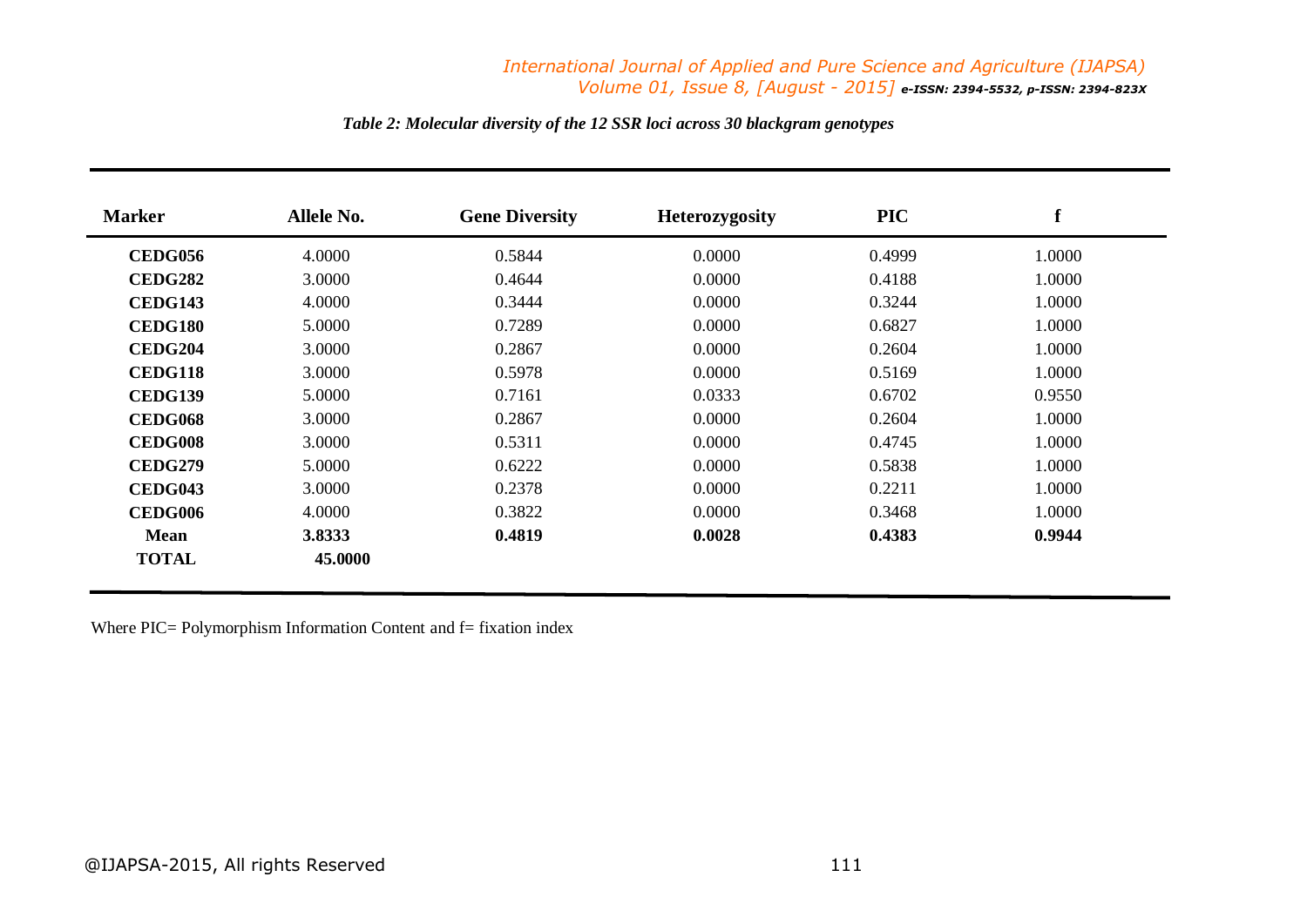Analysis of molecular variance (AMOVA) was carried out to assess variability among, within groups and within individuals. The among-group variance component (Va), among individual within group variance component (Vb) and within individual variance component (Vc) were found to be 0.33379, 0.95971 and 0.01786, respectively. Percentage of variation contributed by Va, Vb and Vc were 25.45%, 73.18% and 1.36%, respectively. Among individuals within group variance was found to be high as compared to the among groups.

#### *Correlation between morphological and molecular markers*

Correspondence between the morphological marker-based distance matrix and the molecular marker-based distance matrix was tested with the Mantel Z statistic [16]. The significance of *Z* was determined by comparing the observed *Z* values with a critical *Z* value obtained by calculating *Z* for 1 matrix with 1000 permuted variants of the second matrix. All computations were done with the Power Marker Version 3.25 and the correlation was found to be 0.0120 at  $p=0.4320$ . The correlation was found to be very low, positive but significant at 5% level of probability.

# *Identification of diverse genotypes*

The results of cluster analysis may be used to design a strategy to generate the genetic diversity in future varieties by crossing the local cultivars with the adapted ones. Another approach is to cross high yielding parents that possessed many random genetic differences which may increase the number of transgressive segregants. Morphological-based dendrogram revealed that genotypes IPU 10-17, VBG 09-005, Vijay and WBB 1 were diverse in their morphological characters. The diverse genotypes revealed from the molecular based dendrogram were WBB 1, VBG 09-005, LBBR-1, ACM 007, NDU 202 and RVSU 60. The 0.09 genetic distances as indicated between the paired genotypes, TU-136 and SB 44-4, PU 09-22 and UH 08-05 by morphological markers were further differentiated to a genetic distance of 0.41 and 0.33 respectively indicating robustness of molecular marker system. This study revealed that both the marker systems are important and supplemented each other as they have separate list of genotypes identified as diverse in which some genotypes are common.

On the basis of the present finding, it can be concluded that although only 30 genotypes were studied, estimated genetic variability among genotypes was high enough for creation of new favourable gene combinations. It is further suggested that the advance breeding materials of black gram from IIPR, Kanpur had sufficient genetic diversity to suit varied agro-ecological situations. Results indicated that the inter-crosses between already adapted varieties and advanced breeding lines as well as inclusion of valuable landraces into breeding programmes might prevent loss of diversity in the *Vigna mungo* gene pool. The diverse genotypes identified by the morphological and molecular analysis may be used in black gram improvement programmes.

#### **BIBLIOGRAPHY**

- [1] Lukoki L, Marechal R and Otoul E. 1980. The wild ancestors of the cultivated beans *Vigna*
- [2] *radiata* and *Vigna mungo*. Bull Jard Bot Nat Belg 28:23–30.
- [3] Poehlman J M (1991). History, description, classification and origin. In: Poehlman JM (ed) The mungbean, West View, Boulder. 6–21.
- [4] Gupta S, Gupta S R, Dikshit H K and Singh R. A. 2001. *Plant Genetic Resource News*. 127: 20–24.
- [5] Paterson A H, Tanksley S D and Sorrells M E. 1991. DNA markers in plant improvement. *Adv. Agronomy.* 46: 39–90.
- [6] Liu, K. and Muse, S.M. 2005. Power Marker: an integrated analysis environment for genetic marker analysis. Bioinformatics. 21:2128-9.